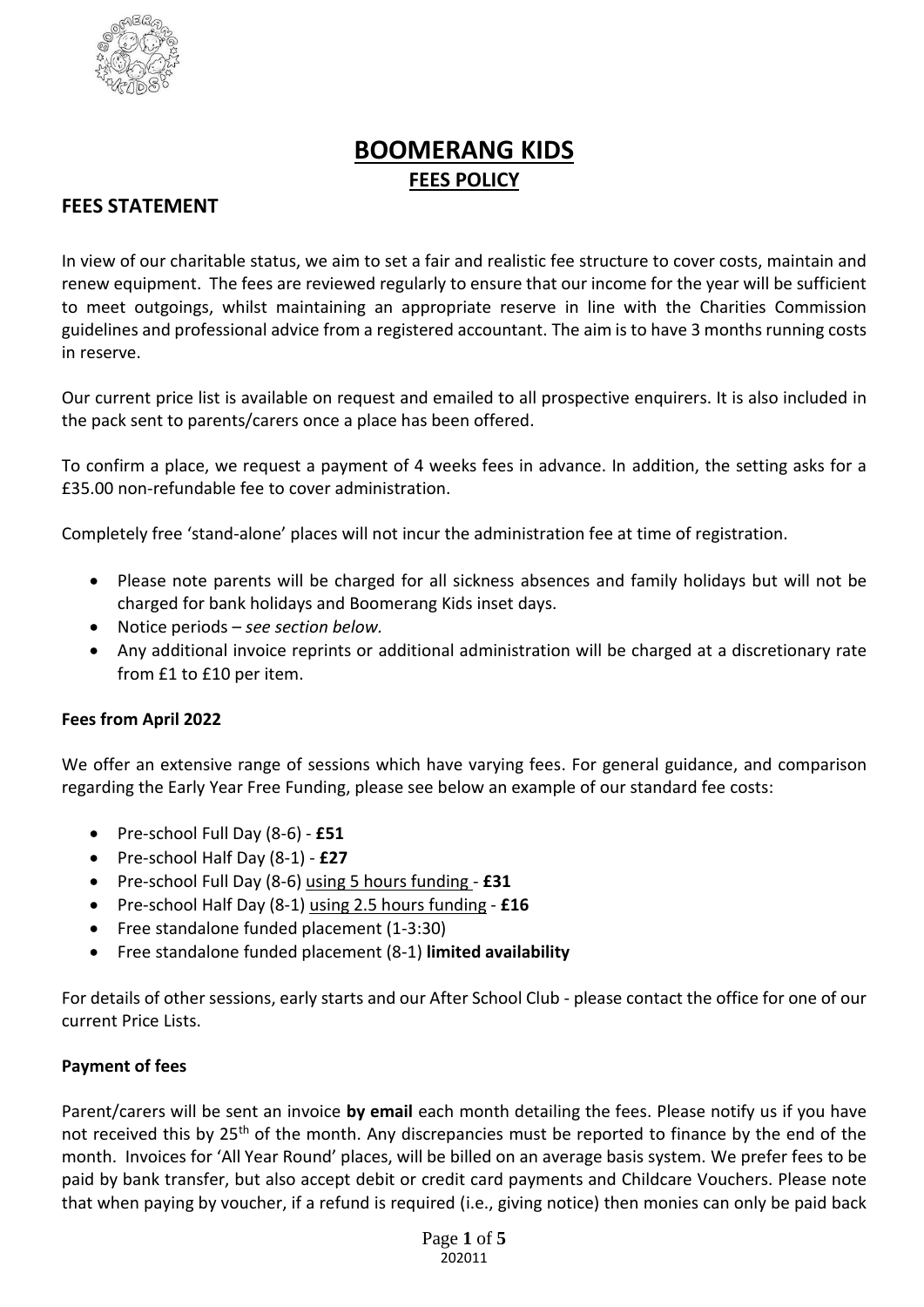

to the issuing voucher company *or* will remain as a credit on the account to be used against future childcare fees. **We do not accept payments by cheque or cash.** 

Boomerang Kids is also signed up to the HMRC Tax Free Childcare scheme. Tax-Free Childcare offers parents with children under 12 up to £2,000 per child, per year, towards their childcare costs. Eligible parents' access this via an online childcare account which they use to pay their childcare provider. Payments are made, using a reference number to identify each child, like an online bank account. Further information, on this is via the following link: [www.gov.uk/tax-free-childcare](https://www.gov.uk/tax-free-childcare)

All payments are due **in advance** on the first day of the month, as stated on the invoice. It is the responsibility of the Parent/Carer to ensure that their accounts are handled responsibly and do not hold excess credit or debit amounts.

We reserve the right to decline requests for 'extra sessions' if there are outstanding fees owed or the account is not operated in accordance with the Fees Policy.

# **Notice Periods**

All notice periods for children leaving the setting must be submitted in writing.

- For all children **4 weeks' notice** is required for any changes to sessions (subject to availability) or for parents wishing their children to leave the setting.
- For children who are leaving us to start Primary School in September, the contract will end on  $31<sup>st</sup>$ August of the relevant year, and therefore *this final notice period is assumed and not required in writing*. If you plan to either change your sessions, or leave earlier than the end of August, we ask that this is put in writing by the  $31<sup>st</sup>$  March of the relevant year. This is to ensure the correct funding is claimed by the April deadline and no refunds to the local authorities or funding shortfalls occur on your account.
- Breakfast & After School Club places are on a 'rolling contract' during primary school term time. We require **4 weeks' notice** to cancel any or all sessions.

# **Concessions**

See below for a List of Discounts/Concessions. Please note that only ONE concession can be applied to a single account at any one time. If you think you may qualify for any of the below concessions, please contact the office.

# • **Sibling Discount**

We offer a 10% sibling discount on the elder child. Discounts cannot be claimed on extra sessions. Discounts cannot be backdated. Boomerang Kids reserves the right to withdraw the discount offers at any time.

#### • **Multiple Days Discount**

We offer 5% discount on multiple days of attendance, i.e., 5 full day sessions (8am-6pm) however this does not include children who are funded by Early Years Entitlement.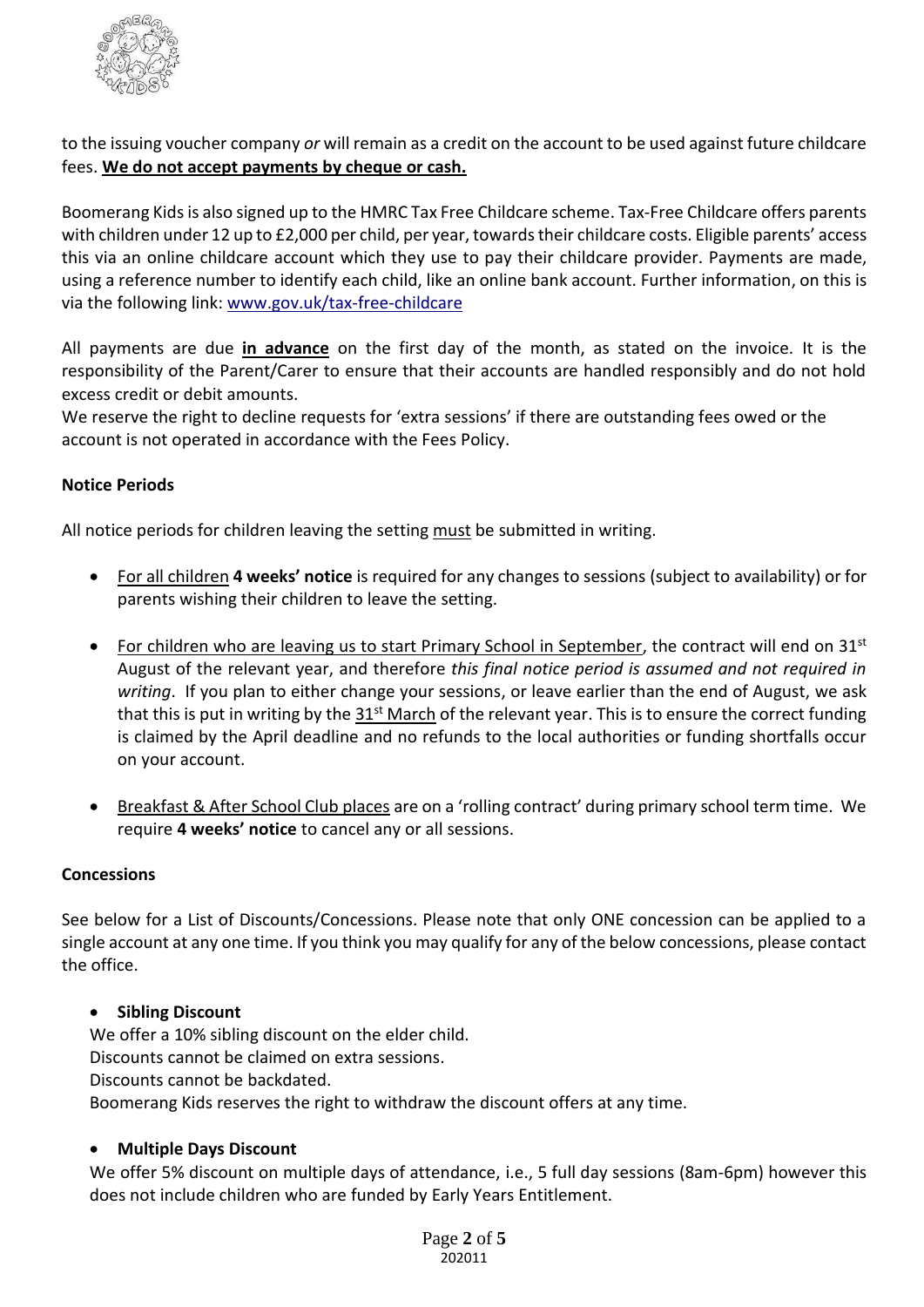

# **Early Years Free Entitlement (EYFE)**

Boomerang Kids works in conjunction with Brighton & Hove City Council to deliver the EYFE free funding. Further information can be found on the following website **[www.brightonhove.gov.uk/content/children](http://www.brightonhove.gov.uk/content/children-and-education)**[and-education.](http://www.brightonhove.gov.uk/content/children-and-education) In the term following a child's 3<sup>rd</sup> birthday they become eligible for EYFE funding.

Boomerang Kids will be offering the Universal Entitlement to all eligible children. We will stretch the claim of 570 hours over 51 weeks @ approximately 11.17 hours per week, enabling children to access their EYFE during school holidays and non-EYFE days. Boomerang Kids is closed for 1 week at Christmas.

The invoice system will remain the same and the reduced or funded sessions on the invoice are symbolised by stars, to indicate the number of sessions used. Each star (\*) represents a 2½ hour funded session. 2 stars (\*\*) represent 5 hours funding and FOC represents totally free funded sessions.

Boomerang Kids will keep an up-to-date record of the number of sessions each child has accessed and Parents/Carers can request a balance of any hours remaining by contacting the office or sending an email to **[finance@boomerang-kids@co.uk](mailto:finance@boomerang-kids@co.uk)** Free Early Year Entitlement (EYFE) can be used for both the morning and afternoon sessions subject to availability. If you require a purely free place this is subject to availability and requests made to the office.

# **EYFE 'Extended' or '30 hours' Entitlement**

The Extended Entitlement is for 3 and 4 year old [children](http://www.brighton-hove.gov.uk/sites/brighton-hove.gov.uk/files/30%20hours%20free%20childcare%20eligibility.pdf) of working parents who are entitled to an additional 11.17 hours funding per week stretched over 51 weeks. To check your eligibility please visit the following website **[www.childcarechoices.gov.uk](http://www.childcarechoices.gov.uk/)**.

Boomerang Kids will be offering the extended entitlement to children with proof of eligibility. We will stretch the claim of 1140 hours over 51 weeks @ approximately 22.35 hours per week, enabling children to access their EYFE during school holidays and non-EYFE days. Boomerang Kids is closed for 1 week at Christmas.

# **Early Years Entitlement for 2-Year-Olds**

Eligible two-year old children are entitled to receive up to 15 hours a week of free childcare, or 570 hours stretched across the year. To check if you are eligible and make an application please visit **[www.brighton](http://www.brighton-hove.gov.uk/twos)[hove.gov.uk/twos.](http://www.brighton-hove.gov.uk/twos)** You can also send an email to **[familyinfo@brighton-hove.gov.uk](mailto:familyinfo@brighton-hove.gov.uk)** or call their helpline on 01273 293545.

Boomerang Kids will be offering the 2-year-old entitlement to children with proof of their eligibility. We will stretch the claim of 570 hours over 51 weeks @ approximately 11.17 hours per week, enabling children to access their EYFE during school holidays and non-EYFE days. Boomerang Kids is closed for 1 week at Christmas.

Funded places are offered on a first come first served basis and are limited for each session. A statement is kept of the number of funded sessions your child has had in the current year and a balance update is available upon request.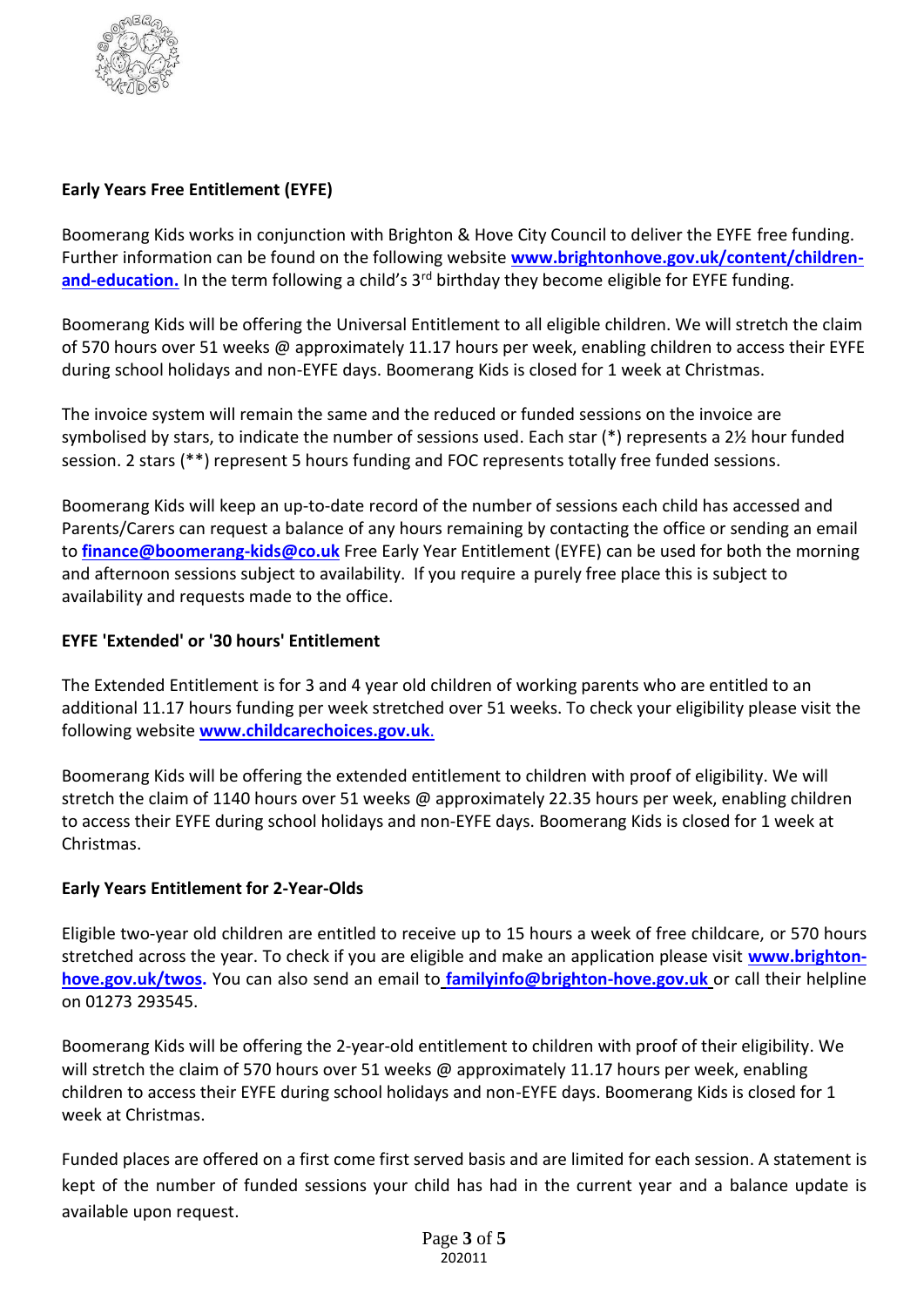

The maximum number of EYE hours that can be taken per day is usually 5 hours. However, we do offer limited sessions of 7.5 EYE hours which are subject to eligible criteria and availability. Please contact the office for more information.

# **Please contact the office if you require any further information regarding the Early Years Free Entitlement.**

If a child changes their sessions, or leaves, and it results in an overpayment of funding, this will have to be paid back to the council. If a child is off for a long period, without informing us of a valid reason, the funding will also have to be paid back to Brighton and Hove Council. We request that parents inform us if their child is going to miss any of their sessions for any reason. Persistent absences will be recorded. The council reserve the right to audit the daily sign-in registers to check children arrive on time so please be punctual.

Any requests for changes to funded sessions (subject to availability) should be notified before the last day of term. *See below.*

- By the 31<sup>st</sup> August for the Autumn term ( $1^{st}$  Sept to 31st Dec)
- By the  $31^{st}$  December for the Spring term ( $1^{st}$  Jan- $31^{st}$  Mar)
- By the 31<sup>st</sup> March for the Summer term (1<sup>st</sup> April to 31<sup>st</sup> Aug)

Boomerang Kids will still consider alterations to sessions, especially if they are urgent and required for changes to work schedules, but please bear in mind that these sessions may be charged at the full cost (no EYE) until a funding claim can be processed for the following term.

# **Arrears & Non payment**

Prompt payment is very important, as we rely on this to keep the setting sustainable. A 5% administration charge will be added to the child's account if payment is not received within the time stipulated. A reminder is also sent. If you are experiencing difficulties in meeting the payment deadline, please contact the office so we can discuss the matter further and possibly suggest a payment plan. We reserve the right to refuse requests for extra sessions if fees are outstanding.

When a payment plan is in place but not adhered to, we are unable to consider any further requests for increases to a child's sessions for a period of 6 months following the completion of the payment plan.

**As a last resort**, if there is a no payment received and no communication or explanation, from Parents/Carers; they may be asked to keep the child at home until the situation has been resolved. If the child is old enough to be in receipt of the EYE funding, they will still be able to access their free entitlement during the dispute period. In this event the procedure will be that a 4-week notice period will be given to the Parent/Carer in writing and can only be revoked if payment is received in full, or a satisfactory payment scheme has been agreed.

A further £10 administration charge will be added for each individual letter sent out if no explanation has been received (in writing).

#### **Punctuality**